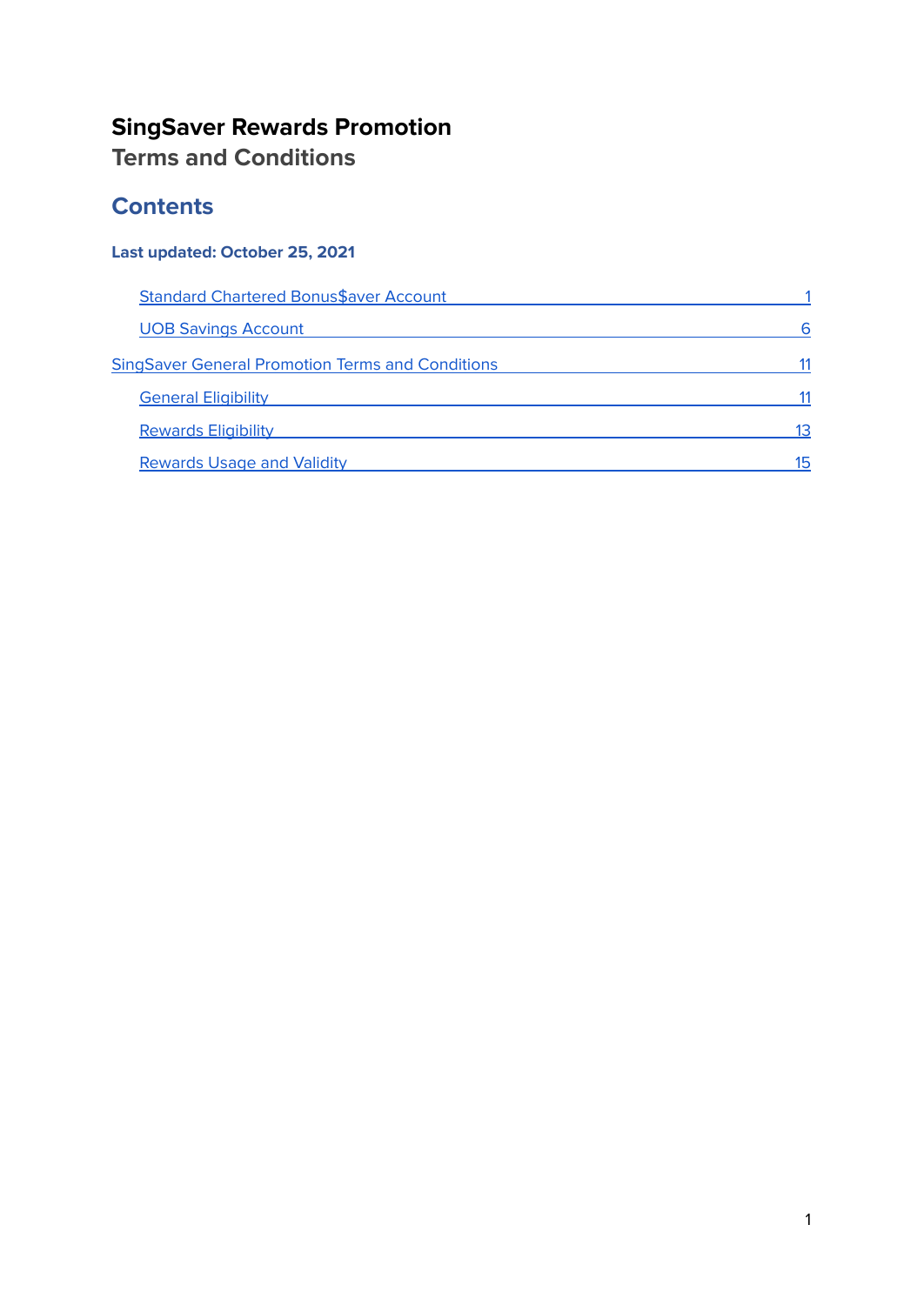# <span id="page-1-0"></span>**Standard Chartered Bonus\$aver Account**

- 1. This promotion ("Promotion") is organised by SingSaver Pte Ltd ("SingSaver") and is open to all residents in Singapore. Residents of Singapore include Singaporeans, Permanent Residents and foreigners holding Employment Pass, S Pass and work permit. SingSaver reserves all right to reject any rewards redemption submissions if the user are not residents of Singapore.
- 2. The promotion period ("Promotion Period") is between **18 October - 30 November 2021**, both days inclusive, unless otherwise stated.
- 3. All applications received after the specified Promotion Period, or submitted through any means other than specified below, will not be eligible for the Promotion. Any correspondence on missing and/or delayed submissions shall not be entertained.
- 4. By participating in this Promotion, each participant agrees to be bound by these Terms and Conditions. SingSaver reserves the right to amend the Terms and Conditions of the Promotion at any time, without prior notice.
- 5. To be eligible for the Promotion ("Eligible Participants"), the participant must:
- i. Submit an application for a bank account ("Eligible Bank Account", Table 1) on the promotion website [www.singsaver.com.sg](http://www.singsaver.com.sg) ("Promotion Page") **as a main account holder & new-to-Bonus\$aver deposit account holder (must not have had a previous Bonus\$aver Account and/or Bonus\$aver Credit Card account suspended, cancelled or terminated in the last 12 months) during the Promotion Period; and**

#### ii. **A Bonus\$aver World MasterCard credit card as a principal cardholder;**

- iii. Deposit a **minimum sum of S\$50,000** into the Bonus\$aver Account at the time of account opening, where "**fresh funds**" means funds that do not originate from any existing account with the Bank and funds that are not withdrawn and re-deposited with the Bank within the last 30 days of opening of your Bonus\$aver Account; and
- iv. Maintain the Minimum Deposit in your Bonus\$aver Account until the end of the calendar month immediately after the calendar month in which your Bonus\$aver Account is opened; and Example : Account opening on 28 July ; Minimum deposit of S\$50k to be maintained in account until 31 Aug.
- v. Bonus\$aver Account and your Bonus\$aver Credit Card account must be validly existing (i.e. must not be suspended, cancelled or terminated), in good standing, and conducted in a proper and satisfactory manner at all times, as determined by the Bank in its sole and absolute discretion.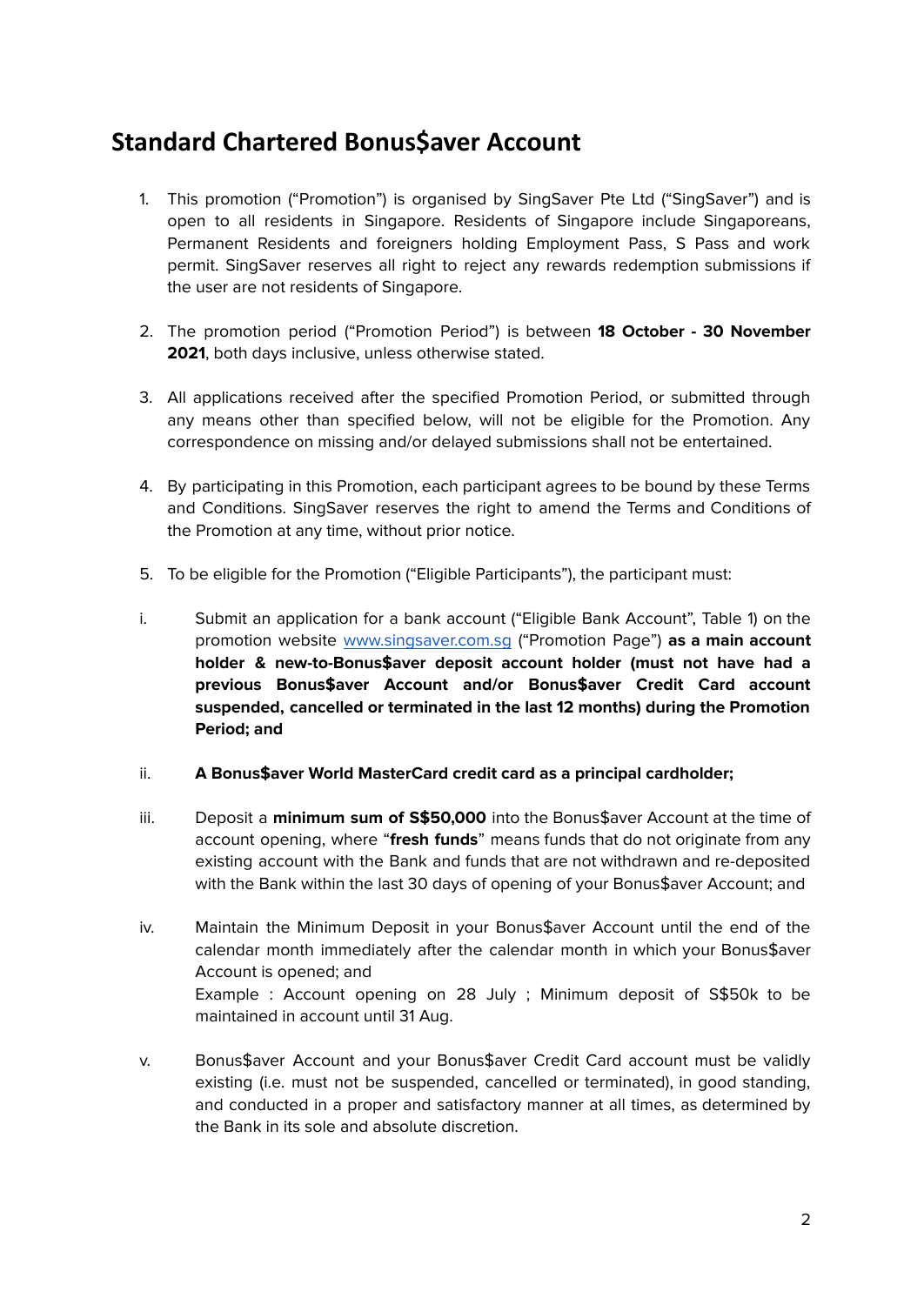- vi. Complete the Rewards Redemption Form sent to their registered email address within the first 14 days of bank account application.
	- a. Rewards Redemption Forms are unique to each individual application.

If the participant does not receive the Rewards Redemption Form immediately after submitting their application, please contact [info@singsaver.com.sg](mailto:info@singsaver.com.sg) for assistance. Participants found sharing the Rewards Redemption Form may be disqualified from receiving the rewards.

- b. Participants who do not fully complete the rewards redemption form will not be eligible for the rewards.
- vii. Have their Eligible Bank Account (shown in Table 1 below) applied for must be opened and approved by the respective bank.
	- a. The approval must be final and unconditional.
	- b. The approval must be given by **30 December 2021.**

#### **Eligible Bank Accounts:**

| <b>Bank</b>                    | <b>Product</b>                                   | <b>Reward</b> |
|--------------------------------|--------------------------------------------------|---------------|
| <b>Standard Chartered Bank</b> | <b>Standard Chartered</b><br>Bonus\$aver Account | See Here      |

Table 1

6. A Successful Application is defined as an application that has completed all the steps listed in Clause 5 (above).

- a. A Successful Applicant who qualifies to receive the Rewards will receive a Rewards Notification from SingSaver confirming the redemption details for the Rewards within **four (4) calendar months** from the date of account opening, unless otherwise stated. The form of notification will depend on the type of reward:
- b. PayNow Rewards

Successful Applicants:

- i. Consent to receive any applicable reward for this promotion via the registered PayNow mobile number provided in the Reward Redemption Form;
- ii. Are responsible for ensuring that the phone number provided in the Rewards Redemption Form is the correct phone number linked to their registered PayNow account;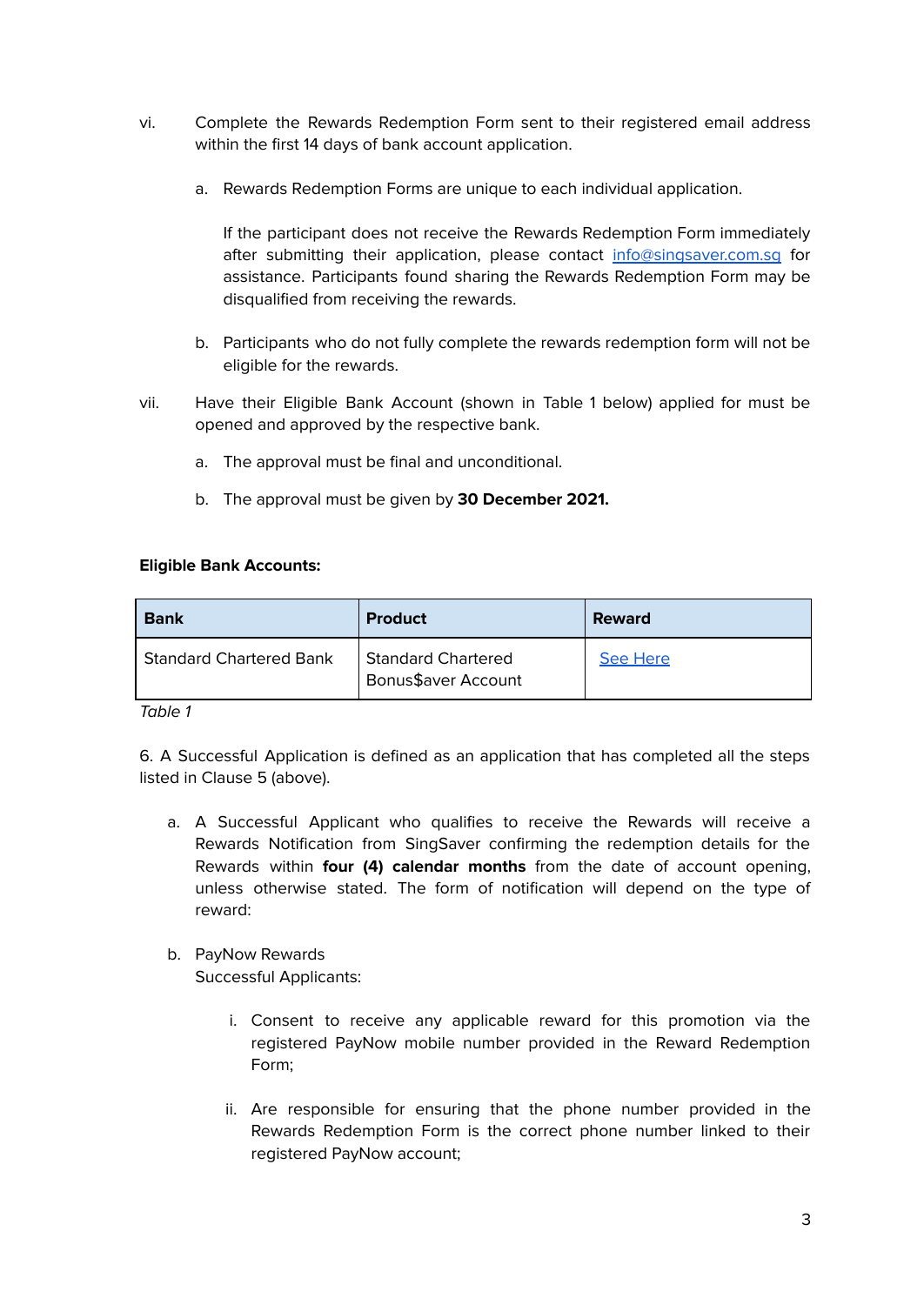- iii. Acknowledge that once submitted, the mobile number provided cannot be amended and that the Rewards will not be re-issued to customers who have provided inaccurate phone numbers.
- iv. Will be notified of successful reward issuance via email from SingSaver, to the email address provided in the Rewards Redemption Form("Rewards Notification Email");
- c. e-Voucher rewards (examples include: Grab e-vouchers)
	- i. Successful Applicants will receive an email from SingSaver confirming the redemption details for the Rewards ("Rewards Notification Email")
	- i. Rewards that are not claimed past the collection period stipulated on the Rewards Notification Email will be forfeited.

7. Each successful application will receive the SingSaver Exclusive Gift ("Rewards"), based on the pre-selected rewards and status:

8. If the Eligible Participant fails to receive a Rewards Notification from SingSaver **within four (4) calendar months** from the above stated in clause 7, kindly drop an email to [info@singsaver.com.sg](mailto:info@singsaver.com.sg) for assistance.

All promotion rewards will cease 6 months after the promotion end date, any queries received after that will not receive a response.

<span id="page-3-0"></span>

| <b>Eligible Products</b>                            | <b>Reward for *New-to-Product Customers</b>                                                                      |
|-----------------------------------------------------|------------------------------------------------------------------------------------------------------------------|
| <b>Standard Chartered</b><br>Bonus\$aver<br>Account | Dyson Cool <sup>™</sup> AM07 Tower Fan (White/Silver)<br>(worth S\$499)^<br><b>OR</b><br>S\$250 cash via PayNow^ |
|                                                     |                                                                                                                  |

Table 2

**^** Selection will be made on the Rewards Redemption Form. Once submitted, the selection cannot be changed.

\*For the avoidance of doubt, this Promotion is only applicable to **new applications for Bonus\$aver**. In other words, you must not have had a previous Bonus\$aver Account and/or Bonus\$aver Credit Card account suspended, cancelled or terminated in the last 12 months.

9. All Reward Redemption Forms received after 14 days from the specified Promotion Period, or submitted through any means other than specified above, will not be eligible for the Promotion. Any correspondence on missing and/or delayed submissions shall not be reviewed or responded to by SingSaver.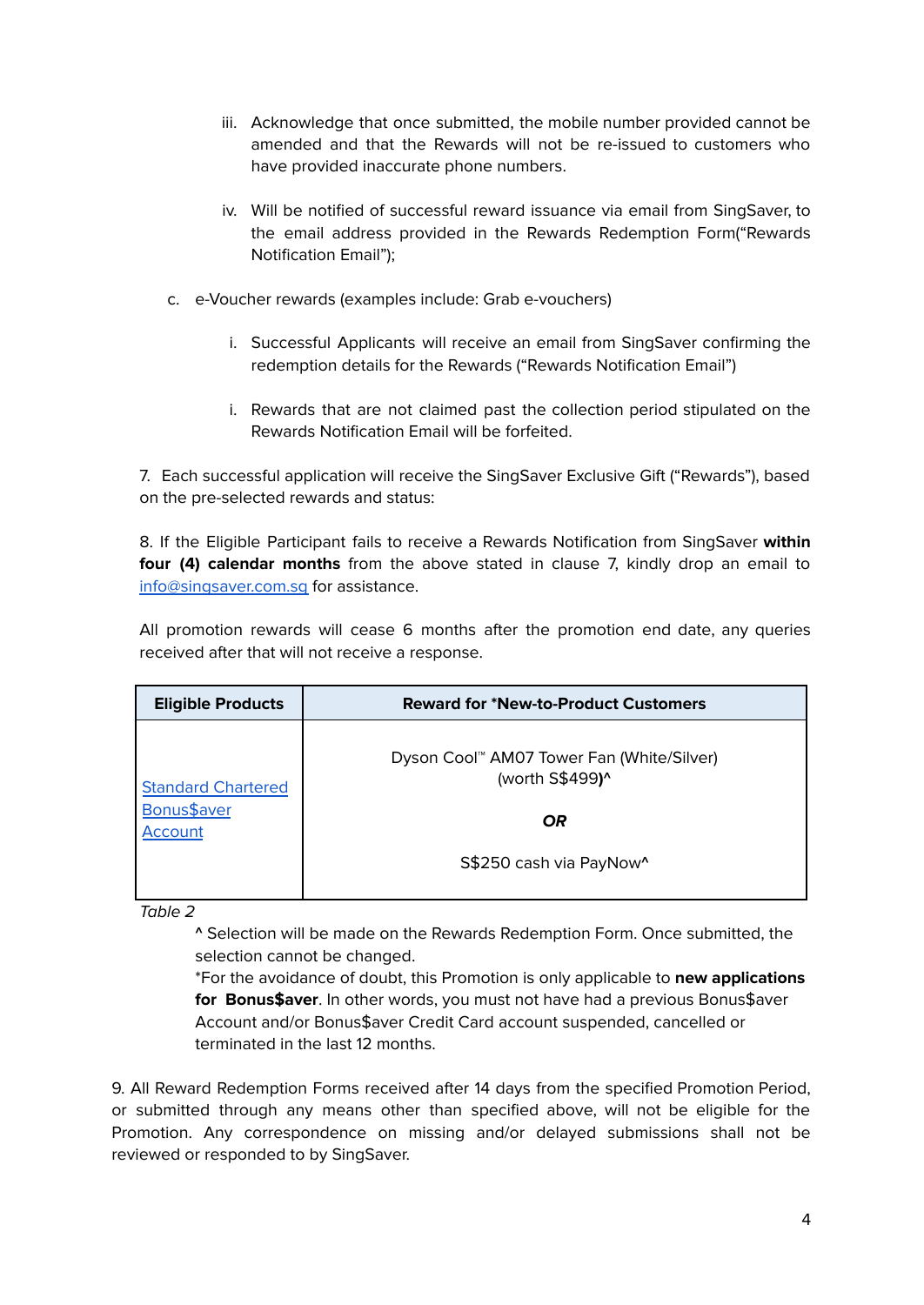10. SingSaver reserves the final right to change the Rewards given. In the case of delays in the delivery of the Rewards, SingSaver will notify the recipients and make the necessary arrangements to deliver the Rewards.

11. SingSaver reserves the right to reject any Reward redemption if the application is found to be made via other channels,or completed outside of the Promotion Period, and/or fraudulent, against the spirit of the promotion, or non-compliant with the Promotion Terms and Conditions. In the event of disputes, SingSaver's decision shall be final.

12. SingSaver reserves the right to (at its own discretion) disqualify any participant and withhold or confiscate in full or part, any SingSaver rewards if the participant is found to be, or reasonably suspected of participating in any form of fraudulent practices (including but not limited to false identities, doctoring images, wilful spamming or manipulation of any SingSaver's processes, or website).

13. Where we suspect a participant is participating in any form of unlawful activity or fraud, we reserve the right to report such activity or suspicions to the police or relevant authorities.

14. Approval of any Eligible Product is still subject to the Bank's discretion. SingSaver does not guarantee the approval of any product,

By applying for an Eligible Bank Account as part of this Promotion, an Eligible Participant agrees and consents to:

- a. SingSaver sending the information in the Rewards Redemption Form to SingSaver's promotion partners to facilitate his/her application for the Eligible Bank Account; and
- b. the Bank Account Provider disclosing to SingSaver information relating to his/her application for an Eligible Bank Account in connection with the Promotion

15. SingSaver reserves the right to (at its own discretion) disqualify any participant and withhold or confiscate in full or part, any SingSaver rewards if the participant is found to be, or reasonably suspected of participating in any form of fraudulent practices (including but not limited to false identities, doctoring images, wilful spamming or manipulation of any SingSaver's processes, or website).

16. Where SingSaver suspects a participant has participated in any form of unlawful activity or fraud, SingSaver reserves the right to report such activity or suspicions to the police or relevant authorities.

17. SingSaver may modify, vary, add, delete or otherwise revise any of the terms and conditions governing the Promotion at any time at their sole and absolute discretion, without prior notice or reason.

18. Unless otherwise stated, this Promotion is not valid with other offers, discounts, rebates, vouchers, privileges or promotions.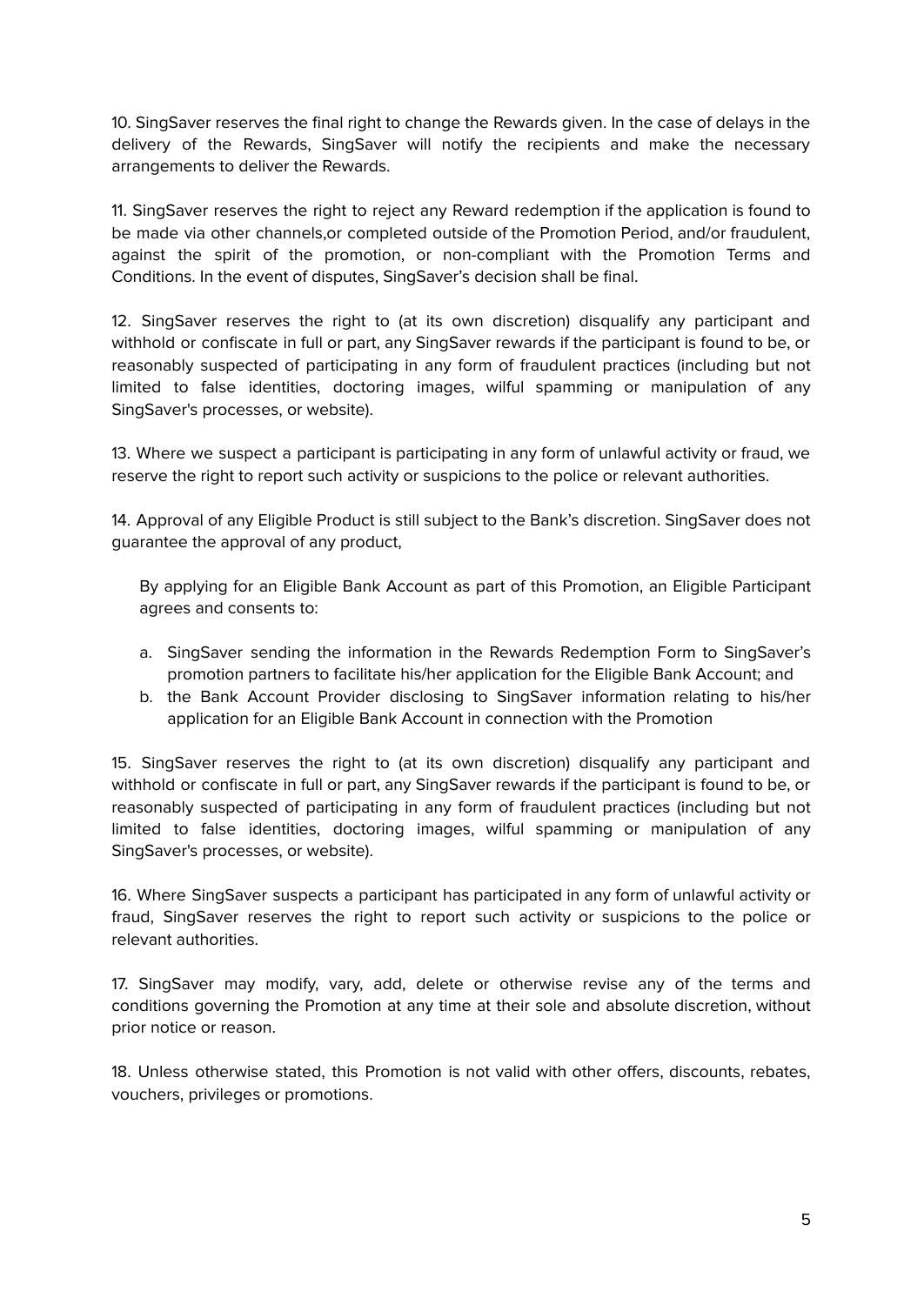19. By agreeing to the terms and conditions of this Promotion, you agree to receive communications from SingSaver via email and/or verified mobile number, including but not limited to SMS and calls, in accordance with **[SingSaver's](https://www.singsaver.com.sg/privacy-policy) Privacy Policy**.

20. The SingSaver General Promotion Terms and [Conditions](#page-10-0) also apply to this Promotion.

21. By agreeing to the terms and conditions of this Promotion, you also agree to the [Terms](https://www.singsaver.com.sg/terms) and [Conditions](https://www.singsaver.com.sg/terms) of use of SingSaver.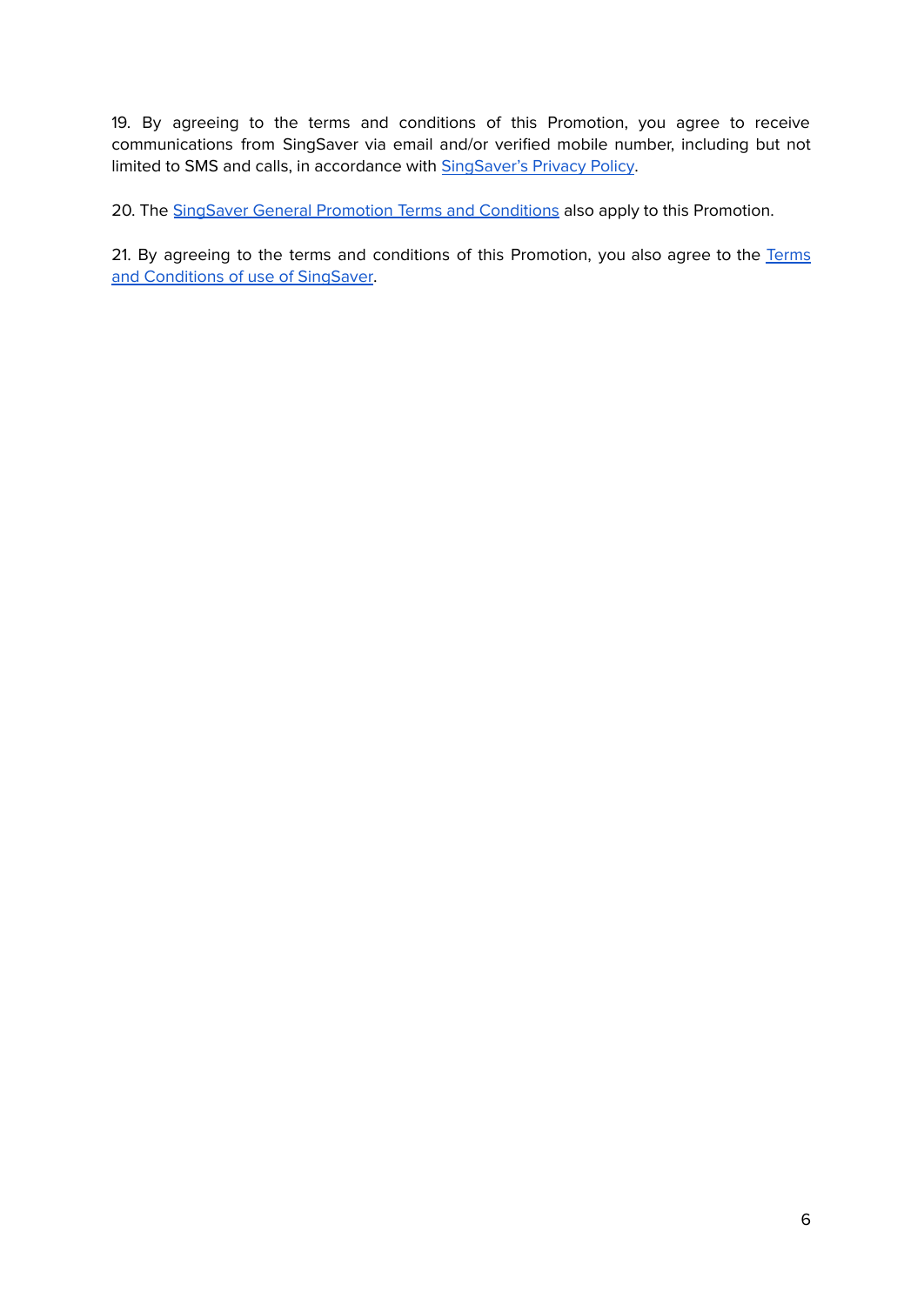# <span id="page-6-0"></span>**UOB Savings Account**

- 1. This promotion ("Promotion") is organised by SingSaver Pte Ltd ("SingSaver") and is open to all residents in Singapore. Residents of Singapore include Singaporeans, Permanent Residents and foreigners holding Employment Pass, S Pass and work permit. SingSaver reserves all right to reject any rewards redemption submissions if the users are not residents of Singapore.
- 2. The promotion period ("Promotion Period") is between **26 - 28 October 2021**, both days inclusive, unless otherwise stated.
- 3. All applications received after the specified Promotion Period, or submitted through any means other than specified below, will not be eligible for the Promotion. Any correspondence on missing and/or delayed submissions shall not be entertained.
- 4. By participating in this Promotion, each participant agrees to be bound by these Terms and Conditions. SingSaver reserves the right to amend the Terms and Conditions of the Promotion at any time, without prior notice.
- 5. To be eligible for the Promotion ("Eligible Participants"), the participant must:
- i. Submit an application for a bank account ("Eligible Bank Account", Table 1) on the promotion website [www.singsaver.com.sg](http://www.singsaver.com.sg) ("Promotion Page") **as the primary new account holder; you must not have closed the same New Account applied for under the Application in the 12-month period prior to the commencement of the Promotion Period; and**
- ii. Application approval issued with an account number for your New Account.
- iii. For the avoidance of doubt, Application to open a New Account via any channel other than the Promotion Page shall **not be eligible** to participate in this Promotion.
- iv. Complete the Rewards Redemption Form sent to their registered email address within the first 14 days of bank account application.
	- a. Rewards Redemption Forms are unique to each individual application.

If the participant does not receive the Rewards Redemption Form immediately after submitting their application, please contact [info@singsaver.com.sg](mailto:info@singsaver.com.sg) for assistance. Participants found sharing the Rewards Redemption Form may be disqualified from receiving the rewards.

b. Participants who do not fully complete the rewards redemption form will not be eligible for the rewards.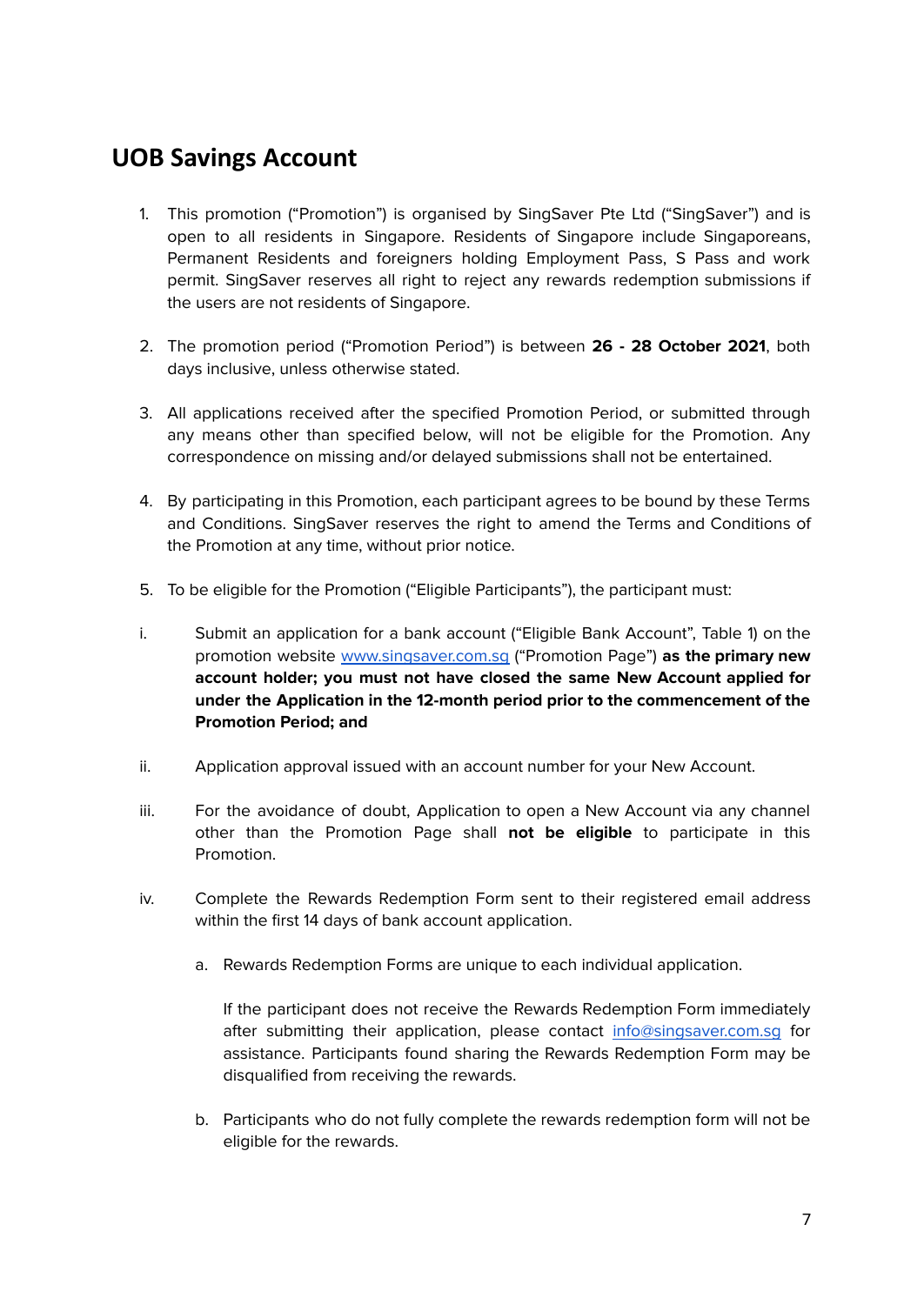- v. Have their Eligible Bank Account (shown in Table 1 below) applied for must be opened and approved by the respective bank.
	- a. The approval must be final and unconditional.
	- b. The approval must be given by **30 October 2021.**

#### **Eligible Bank Accounts:**

| <b>Bank</b> | <b>Product</b>                                                                                                   | <b>Reward</b>   |
|-------------|------------------------------------------------------------------------------------------------------------------|-----------------|
| <b>UOB</b>  | <b>UOB ONE Account</b><br><b>UOB Stash Account</b><br><b>UOB Lady's Savings Account</b><br>KrisFlyer UOB Account | <b>See Here</b> |

#### Table 1

6. A Successful Application is defined as an application that has completed all the steps listed in Clause 5 (above).

- a. A Successful Applicant who qualifies to receive the Rewards will receive a Rewards Notification from SingSaver confirming the redemption details for the Rewards within **four (4) calendar months** from the date of account opening, unless otherwise stated. The form of notification will depend on the type of reward:
- b. PayNow Rewards Successful Applicants:
	- i. Consent to receive any applicable reward for this promotion via the registered PayNow mobile number provided in the Reward Redemption Form;
	- ii. Are responsible for ensuring that the phone number provided in the Rewards Redemption Form is the correct phone number linked to their registered PayNow account;
	- iii. Acknowledge that once submitted, the mobile number provided cannot be amended and that the Rewards will not be re-issued to customers who have provided inaccurate phone numbers.
	- iv. Will be notified of successful reward issuance via email from SingSaver, to the email address provided in the Rewards Redemption Form("Rewards Notification Email");
- c. e-Voucher rewards (examples include: Grab e-vouchers)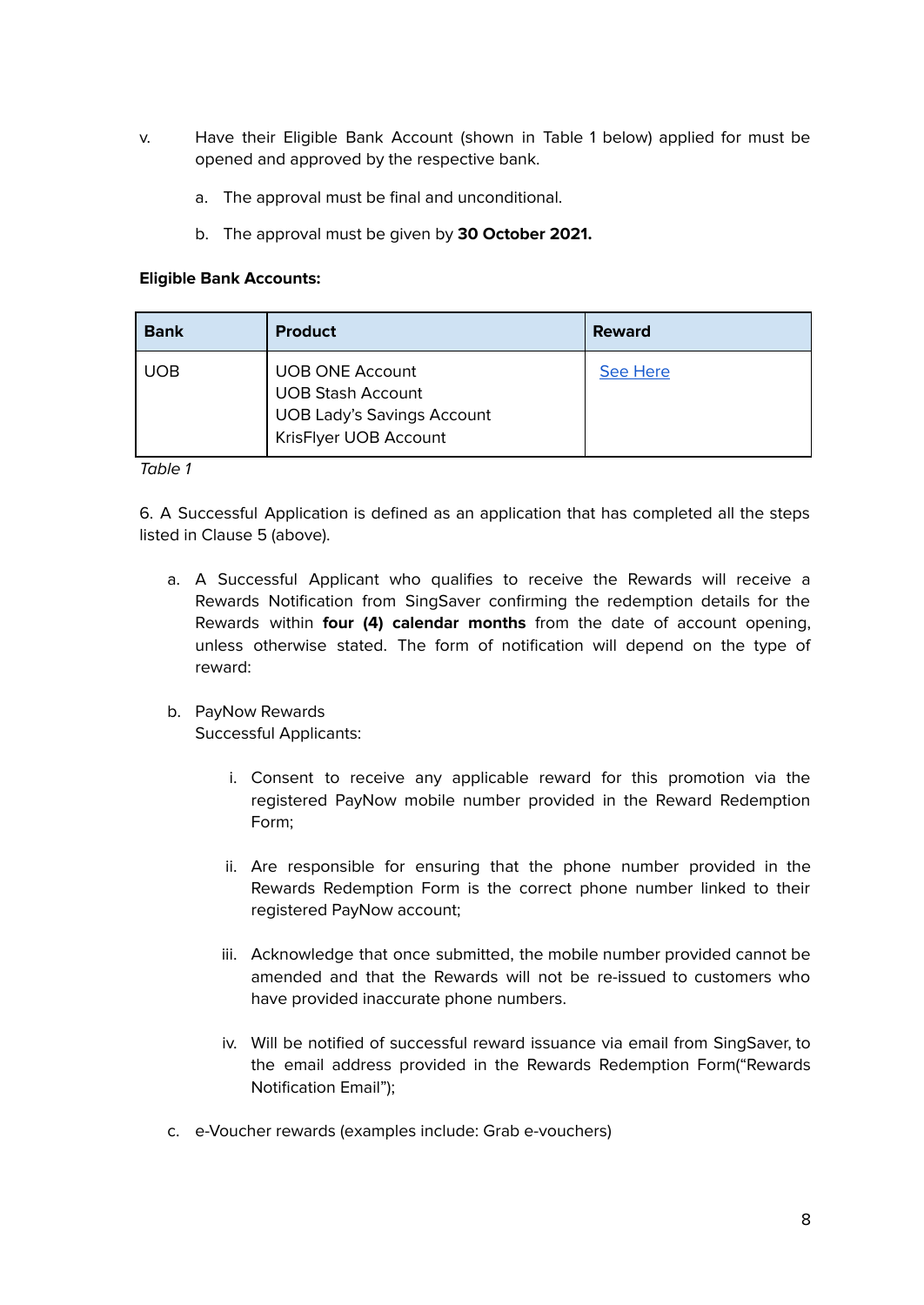- i. Successful Applicants will receive an email from SingSaver confirming the redemption details for the Rewards ("Rewards Notification Email")
- i. Rewards that are not claimed past the collection period stipulated on the Rewards Notification Email will be forfeited.

7. Each successful application will receive the SingSaver Exclusive Gift ("Rewards"), based on the pre-selected rewards and status:

8. If the Eligible Participant fails to receive a Rewards Notification from SingSaver **within four (4) calendar months** from the above stated in clause 7, kindly drop an email to [info@singsaver.com.sg](mailto:info@singsaver.com.sg) for assistance.

All promotion rewards will cease 6 months after the promotion end date, any queries received after that will not receive a response.

<span id="page-8-0"></span>

| <b>Eligible Products</b>                                                                   | *SingSaver Exclusive Reward | <sup>^</sup> UOB Offer                                                 |
|--------------------------------------------------------------------------------------------|-----------------------------|------------------------------------------------------------------------|
| <b>UOB ONE Account</b><br><b>UOB Stash Account</b><br><b>UOB Lady's Savings</b><br>Account | S\$30<br>Cash via PayNow    | S\$50 Cash Credit, min.<br>S\$5K Fund Deposit (T&Cs<br>here)           |
| <b>KrisFlyer UOB</b><br>Account                                                            |                             | OR.<br>S\$150 Cash Credit, min.<br>S\$100K Fund Deposit (T&Cs<br>here) |

Table 2 \*Fulfilled by SingSaver ^ Fulfilled by UOB

9. All Reward Redemption Forms received after 14 days from the specified Promotion Period, or submitted through any means other than specified above, will not be eligible for the Promotion. Any correspondence on missing and/or delayed submissions shall not be reviewed or responded to by SingSaver.

10. SingSaver reserves the final right to change the Rewards given. In the case of delays in the delivery of the Rewards, SingSaver will notify the recipients and make the necessary arrangements to deliver the Rewards.

11. SingSaver reserves the right to reject any Reward redemption if the application is found to be made via other channels,or completed outside of the Promotion Period, and/or fraudulent, against the spirit of the promotion, or non-compliant with the Promotion Terms and Conditions. In the event of disputes, SingSaver's decision shall be final.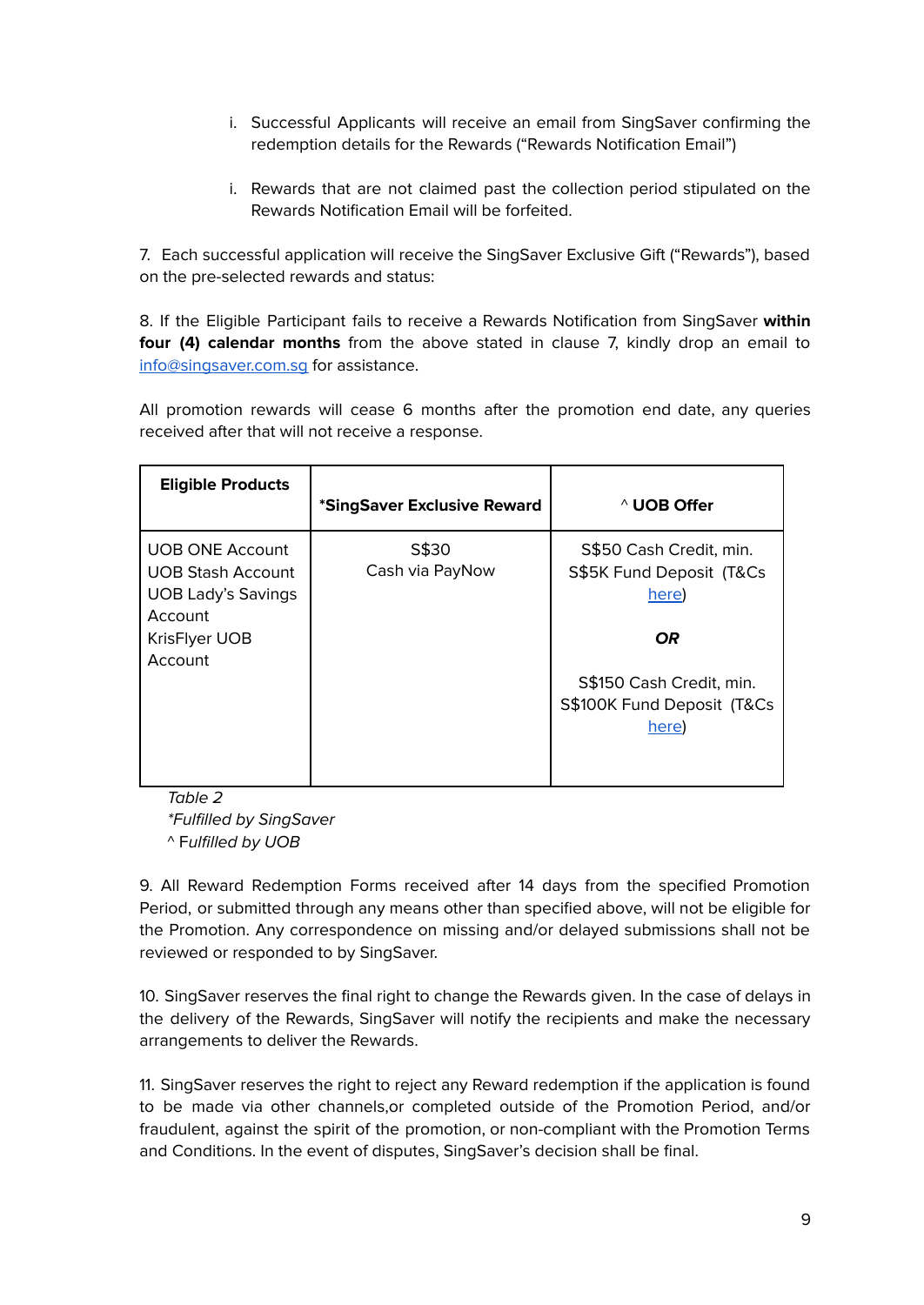12. SingSaver reserves the right to (at its own discretion) disqualify any participant and withhold or confiscate in full or part, any SingSaver rewards if the participant is found to be, or reasonably suspected of participating in any form of fraudulent practices (including but not limited to false identities, doctoring images, wilful spamming or manipulation of any SingSaver's processes, or website).

13. Where we suspect a participant is participating in any form of unlawful activity or fraud, we reserve the right to report such activity or suspicions to the police or relevant authorities.

14. Approval of any Eligible Product is still subject to the Bank's discretion. SingSaver does not guarantee the approval of any product,

By applying for an Eligible Bank Account as part of this Promotion, an Eligible Participant agrees and consents to:

- a. SingSaver sending the information in the Rewards Redemption Form to SingSaver's promotion partners to facilitate his/her application for the Eligible Bank Account; and
- b. the Bank Account Provider disclosing to SingSaver information relating to his/her application for an Eligible Bank Account in connection with the Promotion

15. SingSaver reserves the right to (at its own discretion) disqualify any participant and withhold or confiscate in full or part, any SingSaver rewards if the participant is found to be, or reasonably suspected of participating in any form of fraudulent practices (including but not limited to false identities, doctoring images, wilful spamming or manipulation of any SingSaver's processes, or website).

16. Where SingSaver suspects a participant has participated in any form of unlawful activity or fraud, SingSaver reserves the right to report such activity or suspicions to the police or relevant authorities.

17. SingSaver may modify, vary, add, delete or otherwise revise any of the terms and conditions governing the Promotion at any time at their sole and absolute discretion, without prior notice or reason.

18. Unless otherwise stated, this Promotion is not valid with other offers, discounts, rebates, vouchers, privileges or promotions.

19. By agreeing to the terms and conditions of this Promotion, you agree to receive communications from SingSaver via email and/or verified mobile number, including but not limited to SMS and calls, in accordance with [SingSaver's](https://www.singsaver.com.sg/privacy-policy) Privacy Policy.

20. The SingSaver General Promotion Terms and [Conditions](https://docs.google.com/document/d/150t_FRyQBdPEQupp1aBjao8N1ZSkc7XPEOd_9fcNoHA/edit#heading=h.vdrctf15ffi6) also apply to this Promotion.

21. By agreeing to the terms and conditions of this Promotion, you also agree to the [Terms](https://www.singsaver.com.sg/terms) and [Conditions](https://www.singsaver.com.sg/terms) of use of SingSaver.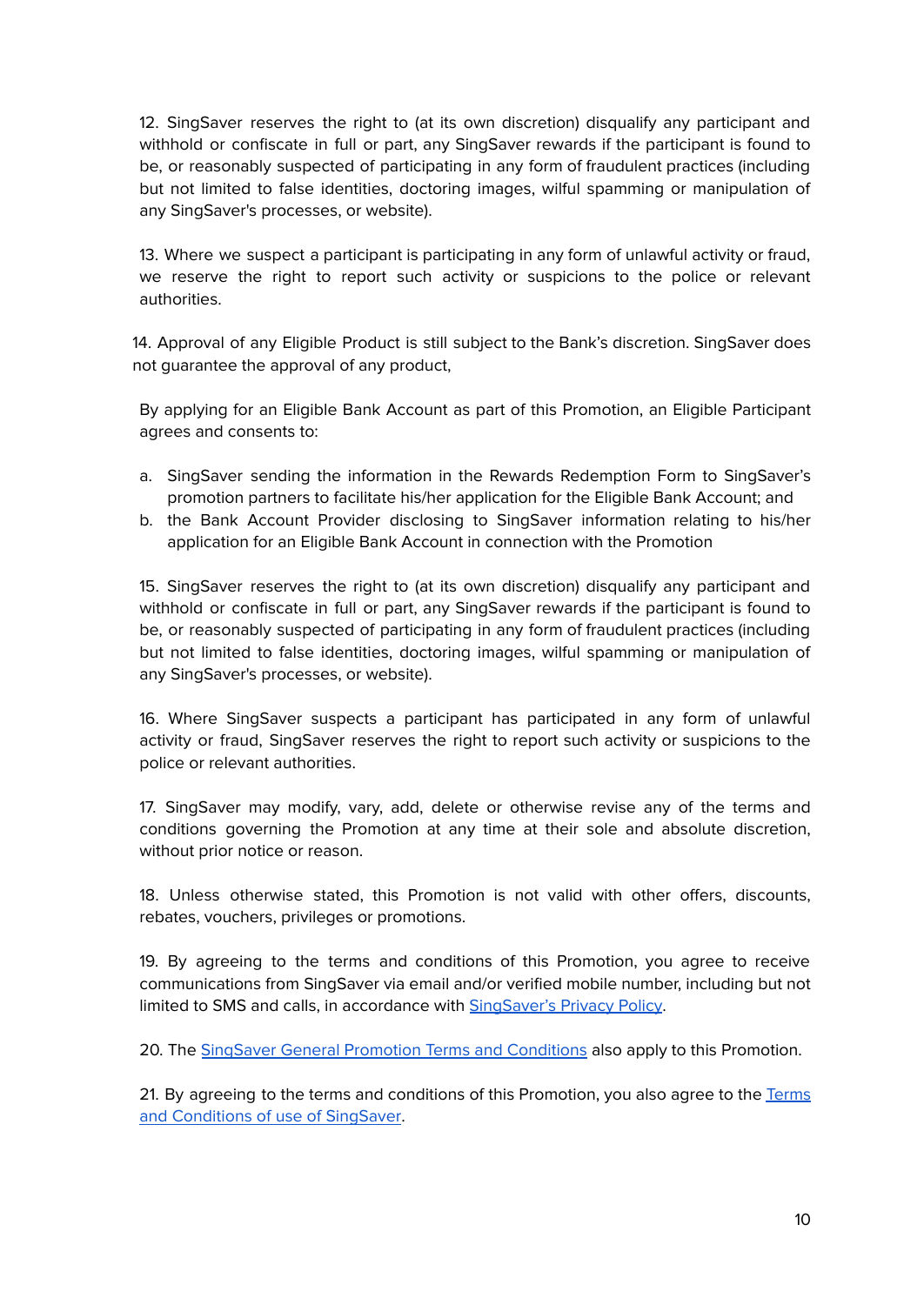# **SingSaver General Promotion Terms and Conditions**

# <span id="page-10-1"></span><span id="page-10-0"></span>**General Eligibility**

- 1. Each participant ("Participant") in any promotion by SingSaver Pte Ltd ("SingSaver") agrees to be bound by its terms and conditions, including SingSaver Terms and Conditions, and all related promotion terms and conditions.
- 2. Participants acknowledge and agree that approvals on applications for all financial products (including but not limited to credit cards, insurance, and loans) are made at each product issuer's discretion. Their decisions are final and SingSaver does not guarantee the approval of any financial product, including but not limited to Credit Cards products.
- 3. Promotions are valid for a specified time period ("Promotion Period"). All applications received after the specified Promotion Period or submitted through any means other than specified in the relevant promotion terms and conditions, will not be eligible for the Promotion. Any correspondence on missing and/or delayed submissions shall not be entertained.
- 4. By applying for any products via SingSaver, you consent to the product providers (including, but not limited to the relevant insurance providers, card issuers, loan providers) updating SingSaver about the status of your application, including whether your application is successful.
- 5. Promotional activities organised by SingSaver ("SingSaver Promotions") are open to all residents of Singapore, meaning Singaporeans, Singapore Permanent Residents and holders of Employment Pass, S Pass, or a Singapore work permit. SingSaver reserves the right to reject any rewards redemption submissions from users who are not residents of Singapore, unless otherwise stated.
- 6. SingSaver reserves the final right to change the Reward given. In the case of delays in the delivery of the Reward, SingSaver will notify the Successful Applicant and make the necessary arrangements for Successful Applicant to collect the Reward.
- 7. SingSaver may modify, vary, add, delete or otherwise revise any of the terms and conditions governing the Promotion at any time at their sole and absolute discretion, without prior notice or reason.
- 8. In case of any dispute, SingSaver reserves the right to make the final decision, which shall be binding on all participants.
- 9. SingSaver reserves the right to disqualify any participant and withhold or confiscate in full or part, any SingSaver rewards if the participant is found to be, or reasonably suspected of participating in any form of fraudulent practices (including but not limited to false identities, doctoring images, wilful spamming or manipulation of any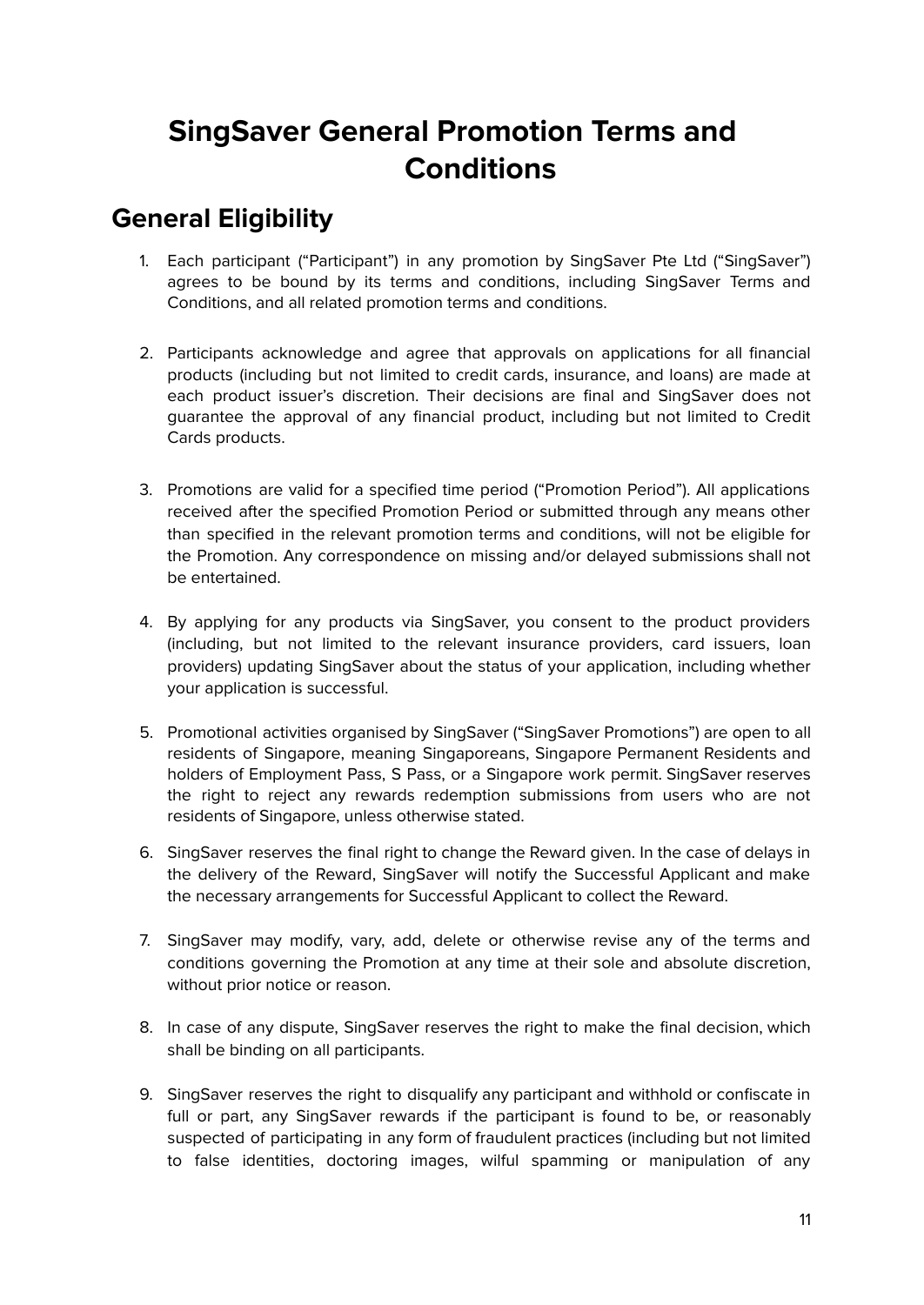SingSaver's processes, or website).

Where we suspect a participant is participating in any form of unlawful activity or fraud, we reserve the right to report such activity or suspicions to the police or relevant authorities.

- 10. "Winning Reward" is defined as the reward awarded to a limited number of eligible applications as determined by the terms and conditions of the Promotion and is differentiated from the approval reward from other non-winning eligible applications received.
- 11. Acceptance of any Winning Reward shall constitute consent on the Winner's part to allow the use of the Winner's name, image, voice and/or likeness by SingSaver for editorial, advertising, promotional, marketing and/or other purposes on social media or SingSaver website, without further compensation except where prohibited by law.
- 12. By agreeing to the terms and conditions of this Promotion, you agree to receive communications from SingSaver via email and/or verified mobile number, including but not limited to SMS and calls in accordance with [SingSaver's](https://www.singsaver.com.sg/privacy-policy) Privacy Policy.
- 13. By agreeing to the terms and conditions of this Promotion, you also agree to the Terms and [Conditions](https://www.singsaver.com.sg/terms) of use of SingSaver.

# <span id="page-11-0"></span>**Rewards Eligibility**

- 14. Eligible Participants who qualify to receive SingSaver rewards will receive an email from SingSaver confirming the reward redemption details within three calendar months from the date of product approval (e.g. card approval), or the date of completion of the Rewards Redemption Form, whichever is later.
- 15. Where eligibility for SingSaver Promotion rewards are conditional on eligible product approval by the financial product issuer:
	- a. Participants acknowledge and agree that approvals on applications for all financial products (including but not limited to credit cards, insurance, and loans) are made at each product issuer's discretion. Their decisions are final; SingSaver does not guarantee the approval of any Credit Card and Loan products.
	- b. The approved product must have been applied for via SingSaver. SingSaver shall consult with its product issuing partners to verify this, and the final decision on rewards eligibility shall be final.
- 16. Where rewards are pertinent to credit card products: the participant has to make an application for a principal card, in order to be eligible for rewards (i.e., supplementary card applications do not qualify for additional rewards).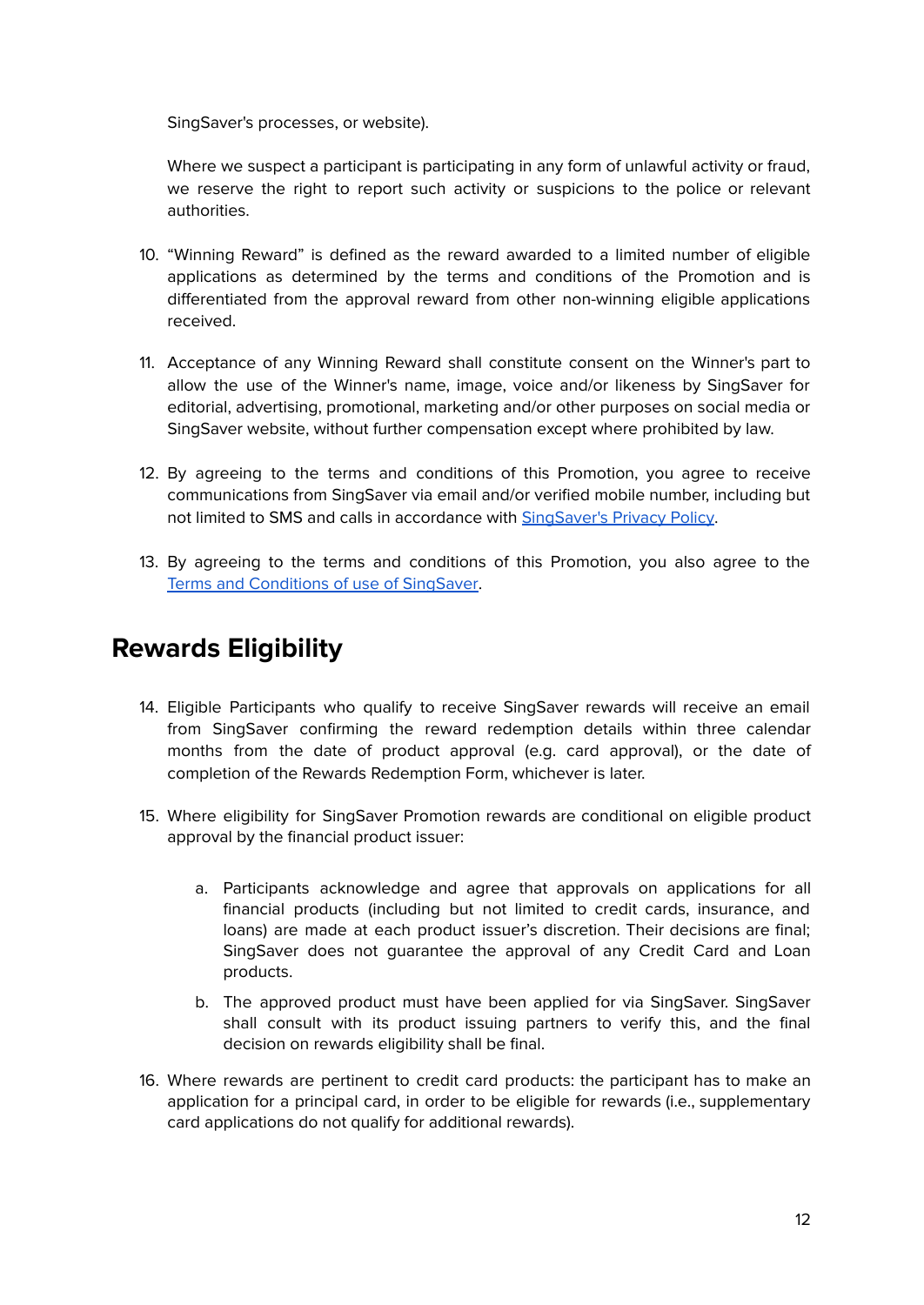- 17. Participants of SingSaver Promotions must follow all instructions set out in the Promotion Terms and Conditions, and submit the completed the Rewards Redemption Form containing accurate information, in order for SingSaver to verify their eligibility for rewards. For avoidance of doubt, Rewards Redemption Forms received more than **fourteen (14) days** after the specified Promotion Period, or submitted through any means other than specified above, will not be eligible for the Promotion Gift..
- 18. Participants may only submit their information via Rewards Redemption Forms sent directly to the email address provided when they apply for products via SingSaver. The participant experience for this is as follows:
	- a. Click to apply for a credit card on SingSaver
	- b. Provide an accurate email address when prompted
	- c. Conclude the card/loan/insurance application process with the product issuer (e.g., the bank)
	- d. Complete and submit the Rewards Redemption Form sent to the participant's email.
	- e. Receive an email confirmation from SingSaver upon submission of the Rewards Redemption Form. Participants should reach out to SingSaver at [info@singsaver.com.sg](mailto:info@singsaver.com.sg) if they do not receive this immediately.
- 19. Participants are responsible for the submission of accurate information to SingSaver. In this regard:
	- a. Participants who submit incomplete Rewards Redemption Forms will not be eligible for any rewards. Participants who submit Rewards Redemption Forms containing invalid or fraudulent information will also be disqualified from SingSaver rewards.
	- b. SingSaver is not responsible for any information not received due to internet connectivity issues or otherwise.
	- c. Rewards Redemption Forms will not be confirmed as submitted until participants receive an email confirmation. SingSaver may from time to time request participants to provide a copy of this email to verify their applications.
- 20. A successful Applicant who qualifies to receive the Reward according the Terms and Conditions of the Promotion, will receive an email from SingSaver confirming the redemption details for the Reward within 90 days from the date of card activation/ product approval or completion of the SingSaver Rewards Redemption Form, whichever is later
- 21. SingSaver reserves the right to (at its own discretion) disqualify any participant and withhold or confiscate in full or part any SingSaver rewards if the participant is found to be, or reasonably suspected of participating in any form of fraudulent practices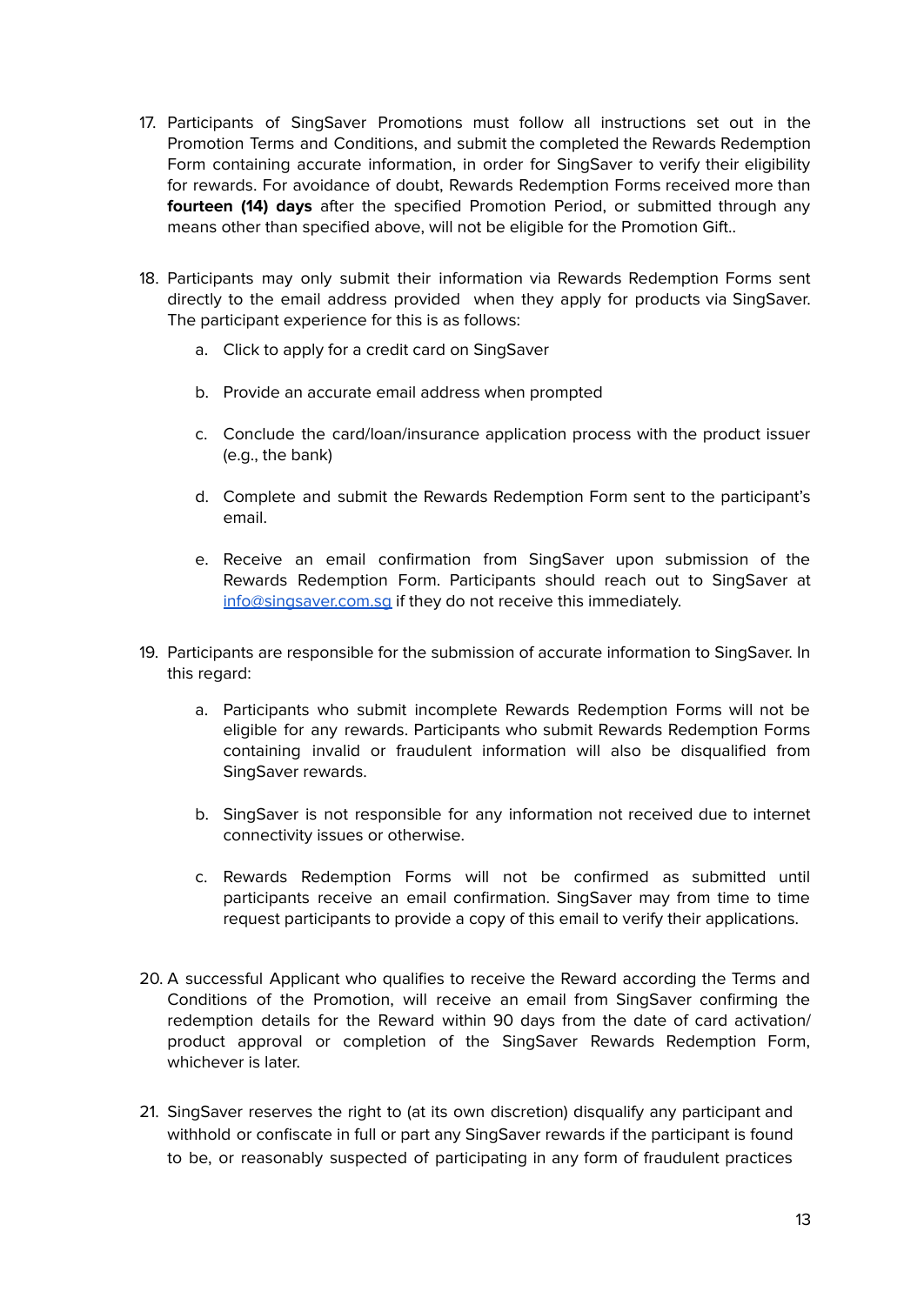(including but not limited to false identities, doctoring images, wilful spamming or manipulation of any SingSaver's processes, or website).

- 22. Where we suspect a participant is participating in any form of unlawful activity or fraud, we reserve the right to report such activity or suspicions to the police or relevant authorities.
- 23. In accordance with [SingSaver's](https://www.singsaver.com.sg/privacy-policy) Privacy Policy, redemption details and disclosure of any information pertaining to product application will only be communicated via the registered email address.

### <span id="page-13-0"></span>**Rewards Usage and Validity**

- 24. In the event that SingSaver is unable to supply any specified promotion reward to the eligible Participant, it shall endeavour to supply alternative products or services of similar quality or price to the Participant. In the event delivery of the Reward is delayed, SingSaver will notify the eligible recipients, and make the necessary arrangements to provide the Reward.
- 25. Where the applicable reward includes vouchers for a third-party merchant (including but not limited to Grab, Takashimaya, NTUC, and more), all vouchers issued are subject to the terms and conditions of the vouchers' merchants. SingSaver shall not in any way be liable for any goods or services or the quality or performance of such goods or services supplied by any participating merchant, site or service provider. SingSaver is not responsible for liable in any way for any claims, damages, losses, expenses, liabilities or costs, whether incurred directly or indirectly from the use of such vouchers. Participants should seek redress from and direct any complaints or comments in respect of such goods and services to the respective participating merchant, provider or agent.
- 26. In respect of Grab promotion codes, Participants acknowledge that:
	- a. Requests for Grab promo codes can only be made upon receipt of rewards redemption emails from SingSaver
	- b. Following acknowledgement of the Successful Applicant's eligibility for Grab promotion codes, SingSaver shall email the Grab promo codes to the Successful Applicant's registered email within fourteen (14) business days, and
	- c. Unless otherwise specified, Grab promotion codes will be issued in denominations at SingSaver's discretion, up to the total value of the gift.
- 27. In respect of rewards issued via PayNow, Participants acknowledge that:
	- a. They are responsible for ensuring that the phone number provided in the Rewards Redemption Form is the correct phone number linked to their registered PayNow account.